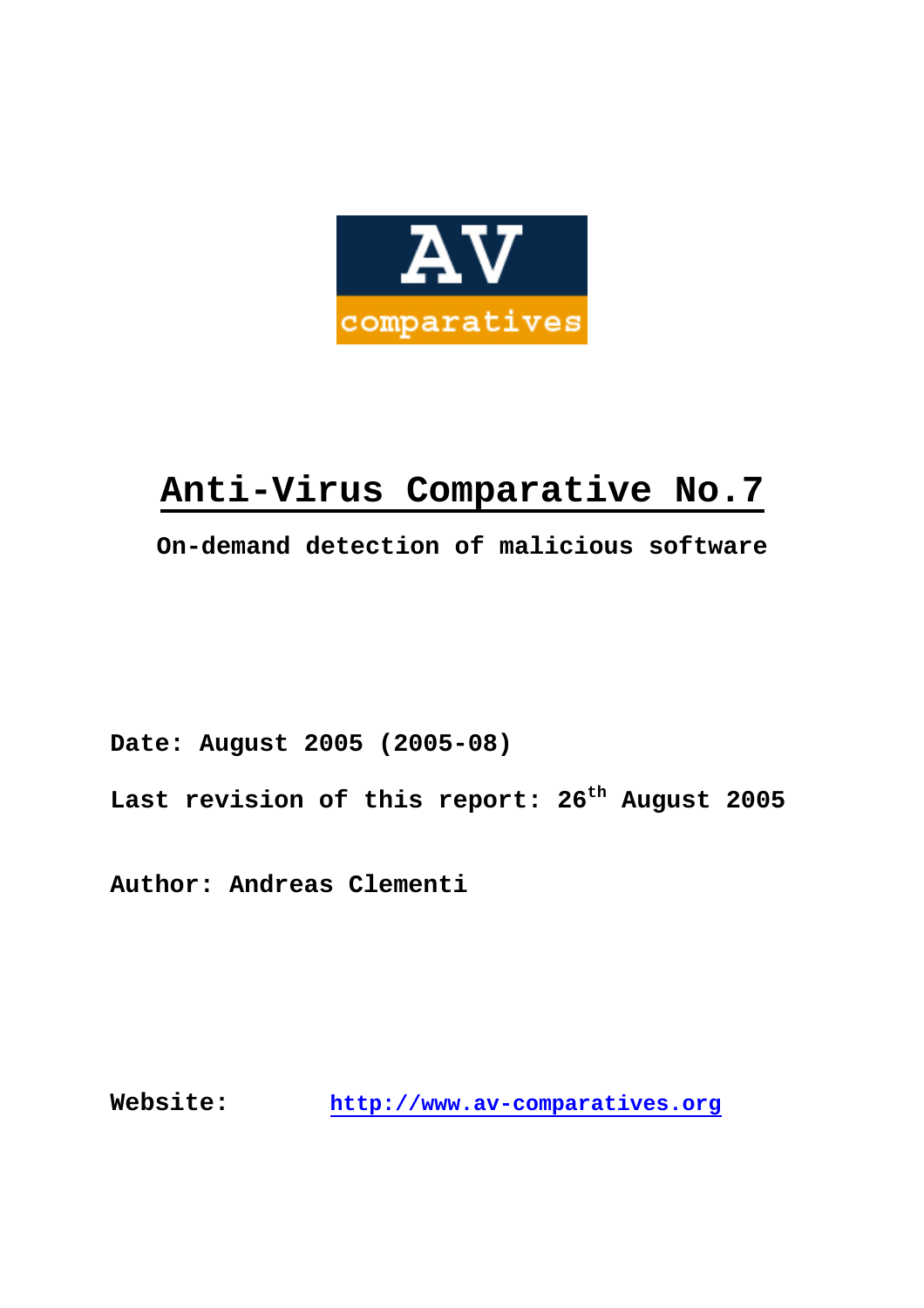## **1. Conditions in order to participate**

a) The Anti-Virus scanner should detect 100% of ItW-samples and at least 85% of our zoo-samples on-demand. If a product that is actually being tested doesn't reach at least 85% of detection in the zoo-samples for ondemand test, no detection details will be provided in the results and also no samples will be supplied. If a product fails to reach 85% of detection in zoo-samples for two consecutives tests its permanence in the tests will have to be reconsidered.

b) The product must use only (one) own scan engine(s).

c) The scanner must be able to finish the scan of the full database with best possible settings within a reasonable time, without crashing or causing major problems. It must be able to scan a subdirectory tree and scan files with executable extensions defined by the tester.

d) The scanner should not move or change in any way the files or system during the scan when running in report-only mode. The scanner should create a report file on the fly. If no report file is created, the scanner will be run in delete-mode.

e) The labels for the on-demand detection rate of dialers are: "not present" (0-5%), "low" (6-40%), "mediocre" (41-70%), "high" (71-95%) and "excellent" (96-100%). Our dialer test-set consists of ~205.000 samples.

f) We use the best possible settings in accordance with the producers. If a switch produces too many false alarms so that it would be senseless to use it, a lower switch will be used.

g) Participating Antivirus companies sending samples for the test are allowed to receive all missed samples after the test if they send me their samples with permission to share them with other submitting companies. Participating companies that don't send samples for the test will receive not more than 2.500 files chosen by the tester. This is done under request of the companies submitting samples.

h) Participating companies have to agree not to take any legal action against those involved in the testing and agree not to try to discredit the tests or those performing the tests due the results of their tests or the test methodology (or due any other reason).

i) Participating companies that use inappropriate detection methods (e.g. md5-signatures on missed samples of replicating malware) or engage in illegal practices or practices that are generally considered harmful to the AV industry will be excluded from future tests. Deliberate practices that may lead to wrong test results will be considered inappropriate.

j) Participating companies will on our request provide a license key and a full working product version in order that we can test it.

k) For doing the tests we accept donations on a voluntary base in order to cover expenses we have and to recompense our work and time spent. The donations are always done after the test and not in advance. The appropriate amount of any donation is up to the donor.

l) Any company being tested in the comparatives that provide samples to virus writers, or other parties without legitimate need or experience and discretion to handle samples safely will be excluded from tests. Any company that has violated this requirement may not be accepted for testing.

m) Any company that wants to join tests must send all samples that are being detected by their product and are not already in the test set. Companies that do not agree to provide these samples can still participate in the tests but will not be able to get any missed samples. New candidates for the test must be accepted by us and additionally accepted by 60% of the already participating companies before they can be included in our tests.

n) Companies that do not respond to attempts to collect required information will be excluded from the tests at our discretion.

o) We keep the right to change the conditions at any time and to exclude products included in the test.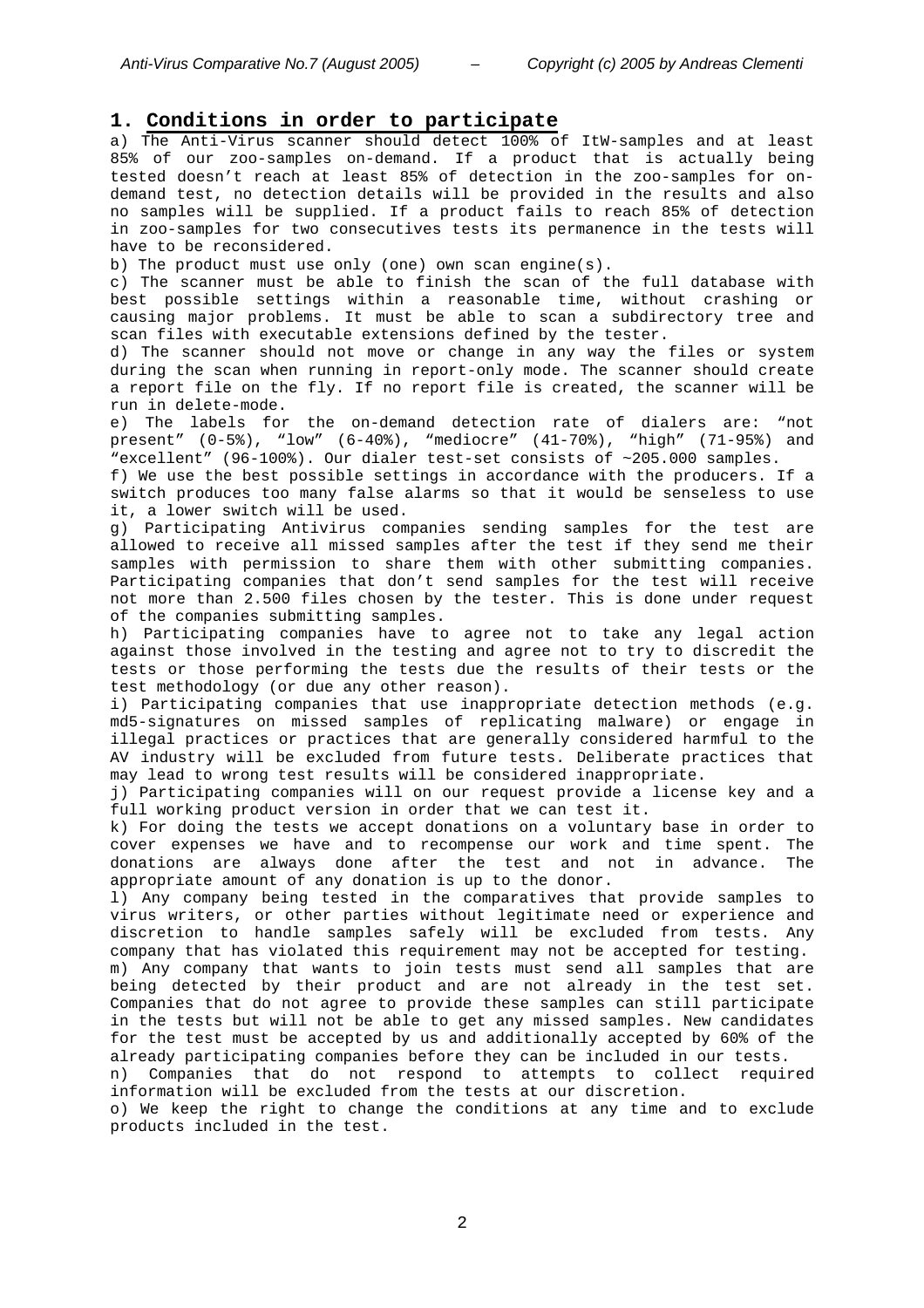## **2. Tested products**

Avast! 4.6.691 Professional Edition AVG Professional 7.0.338 BitDefender Anti-Virus 8.0.200 Professional Plus Dr.Web Anti-Virus for Windows 95-XP 4.32b ESET NOD32 2.51.8 F-Prot Anti-Virus for Windows 3.16c H+B EDV AntiVir Professional Edition 6.31.00.03 Kaspersky Anti-Virus Personal Pro 5.0.372 McAfee VirusScan 10.0.21 Symantec Norton Anti-Virus 11.0.11.4 Sophos Anti-Virus 5.0.5 Trend Micro Internet Security 12.1.1034

All products were updated the  $5<sup>th</sup>$  August 2005 and set to use the best possible settings. Test-beds were frozen the  $2^{nd}$  August 2005. The tested product versions were chosen by the respective companies. GeCAD Reliable Anti-Virus (RAV) is no longer included in the test as the signatures updates stopped the  $12^{th}$  June 2005.

#### **3. Progresses made since last comparative**

Below you see how many of the missed samples in the February 2005 comparative were detected/added after 3, 4, 5 and 6 months by the respective companies.

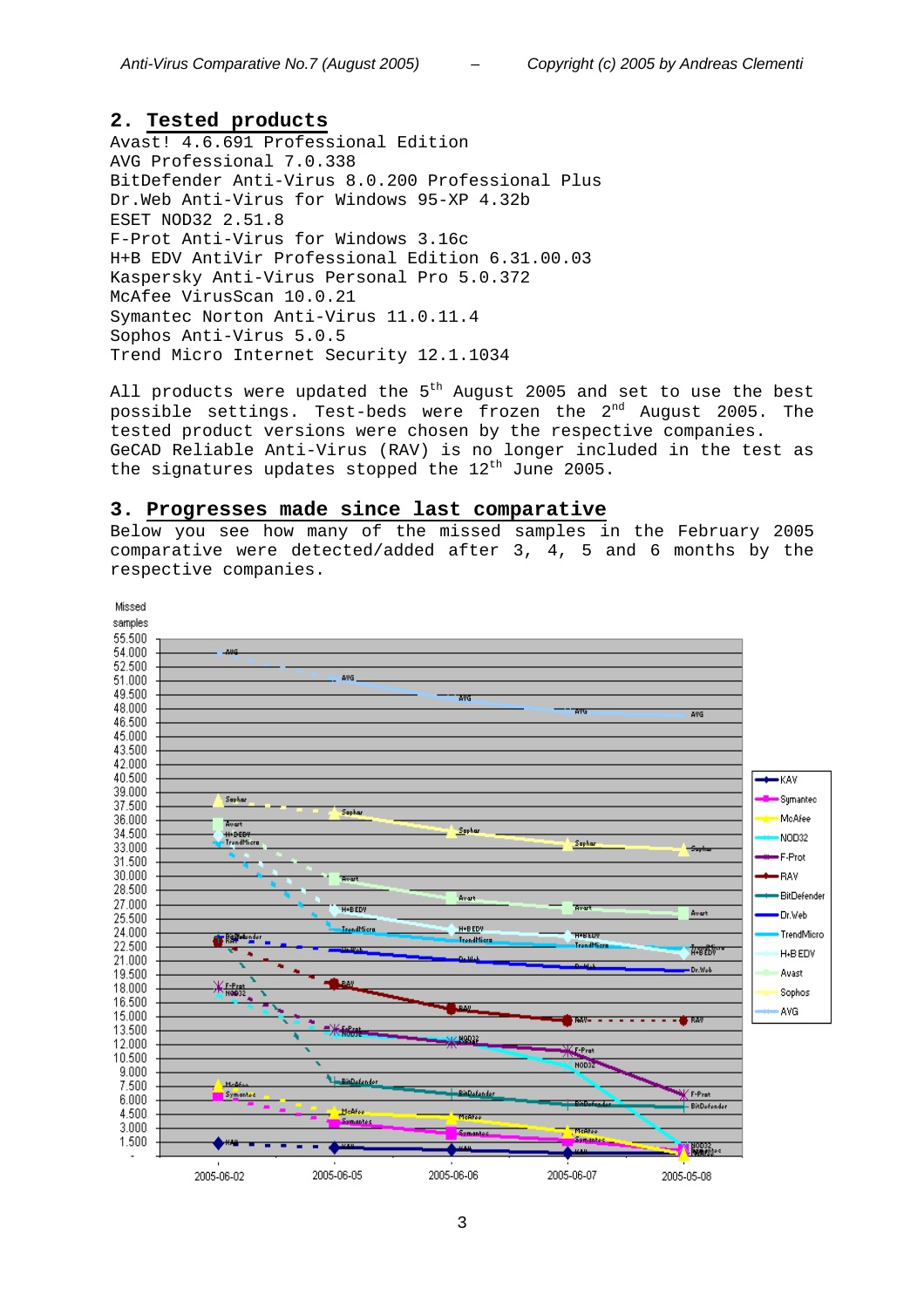# **4. Test results**

| Company                                 |         | H+BEDV Datentechnik Alwil Software      |        |            |        | GriSoft                 |        | Softwin                   |        |
|-----------------------------------------|---------|-----------------------------------------|--------|------------|--------|-------------------------|--------|---------------------------|--------|
| Product                                 |         | <b>AntiVir Workstation Avast! Prof.</b> |        |            |        | <b>AVG Professional</b> |        | <b>BitDefender Prof.+</b> |        |
| Program version                         |         | 6.31.00.03                              |        | 4.6.691    |        | 7.0.338                 |        | 8.0.200                   |        |
| Engine / signature version              |         | 6.31.1.0 / 6.31.1.62                    |        | 0531-4     |        | 267.10.1/64             |        | 7.02560                   |        |
| Signature date (mm/dd/yyyy)             |         | 08/05/2005                              |        | 08/05/2005 |        | 08/04/2005              |        | 08/05/2005                |        |
| Number of virus records                 |         | 202.710                                 |        | unknown    |        | unknown                 |        | 198.395                   |        |
| On-demand detection rate of dialers (*) |         | excellent                               |        | hiah       |        | excellent               |        | excellent                 |        |
| On-demand detection of virus/malware    |         |                                         |        |            |        |                         |        |                           |        |
| DOS viruses/malware                     | 240.449 | 226.936                                 | 94,38% | 231.502    | 96,28% | 218.854                 | 91,02% | 235.678                   | 98,02% |
| Windows viruses                         | 19.393  | 14.830                                  | 76,47% | 17.710     | 91,32% | 15.794                  | 81,44% | 18.602                    | 95,92% |
| Macro viruses                           | 37.206  | 37.159                                  | 99,87% | 36.680     | 98,59% | 37.150                  | 99,85% | 36.813                    | 98,94% |
| Script viruses/malware                  | 6.802   | 4.260                                   | 62,63% | 4.226      | 62,13% | 2.298                   | 33,78% | 6.318                     | 92,88% |
| <b>Worms</b>                            | 19.331  | 18.304                                  | 94,69% | 16.446     | 85,08% | 17.920                  | 92,70% | 18.820                    | 97,36% |
| <b>Backdoors</b>                        | 55.011  | 54.040                                  | 98.23% | 45.311     | 82,37% | 96,54%<br>53.107        |        | 53.533                    | 97,31% |
| Trojans                                 | 36.234  | 33.945                                  | 93,68% | 26.583     | 73,36% | 21.365                  | 58,96% | 34.045                    | 93,96% |
| other malware                           | 5.011   | 3.977                                   | 79,37% | 4.066      | 81,14% | 1.431                   | 28,56% | 4.798                     | 95,75% |
| OtherOS viruses/malware                 | 1.734   | 888                                     | 51,21% | 1.008      | 58,13% | 334                     | 19,26% | 1.344                     | 77,51% |
| TOTAL                                   | 421.171 | 394.339                                 | 93,63% | 383.532    | 91,06% | 368.253                 | 87,44% | 409.951                   | 97,34% |
| Total without DOS & OtherOS             | 178.988 | 166.515                                 | 93,0%  | 151.022    | 84,4%  | 149.065                 | 83.3%  | 172.929                   | 96,6%  |

| Company                                 |         | Doctor Web |        | <b>Frisk Software</b>    |        | <b>Trend Micro</b>       |        | Kaspersky Labs          |        |
|-----------------------------------------|---------|------------|--------|--------------------------|--------|--------------------------|--------|-------------------------|--------|
| Product                                 |         | Dr. Web    |        | <b>F-Prot Anti-Virus</b> |        | <b>Internet Security</b> |        | <b>KAV Personal Pro</b> |        |
| Program version                         |         | 4.32b      |        | 3.16 <sub>c</sub>        |        | 12.1.1034                |        | 5.0.372                 |        |
| Engine / signature version              |         | 4.32b      |        | 3.16.6                   |        | 7.510.1002 / 2.761.00    |        | N/A                     |        |
| Signature date (mm/dd/yyyy)             |         | 08/05/2005 |        | 08/05/2005               |        | 08/04/2005               |        | 08/05/2005              |        |
| Number of virus records                 |         | 82.894     |        | 191.534                  |        | unknown                  |        | 142.285                 |        |
| On-demand detection rate of dialers (*) |         | high       |        | not present.             |        | not present              |        | excellent               |        |
| On-demand detection of virus/malware    |         |            |        |                          |        |                          |        |                         |        |
| DOS viruses/malware                     | 240.449 | 230.341    | 95,80% | 239.904                  | 99,77% | 228.305                  | 94,95% | 240.367                 | 99,97% |
| Windows viruses                         | 19.393  | 17.441     | 89,93% | 18.218                   | 93,94% | 16.841                   | 86,84% | 19.376                  | 99,91% |
| Macro viruses                           | 37.206  | 37.172     | 99,91% | 37.206                   | 100%   | 37.088                   | 99,68% | 37.206                  | 100%   |
| Script viruses/malware                  | 6.802   | 5.456      | 80,21% | 6.505                    | 95,63% | 4.823                    | 70,91% | 6.772                   | 99,56% |
| <b>Worms</b>                            | 19.331  | 17.820     | 92,18% | 17.840                   | 92,29% | 17.670                   | 91,41% | 19.315                  | 99,92% |
| <b>Backdoors</b>                        | 55.011  | 49.836     | 90,59% | 49.235                   | 89,50% |                          | 86,60% | 54.963                  | 99,91% |
| Trojans                                 | 36.234  | 26.945     | 74,36% | 29.731                   | 82,05% | 27.266                   | 75,25% | 36.154                  | 99,78% |
| other malware                           | 5.011   | 3.311      | 66,07% | 3.995                    | 79,72% | 3.749                    | 74,82% | 4.995                   | 99,68% |
| OtherOS viruses/malware                 | 1.734   | 904        | 52,13% | 1.185                    | 68,34% | 937                      | 54,04% | 1.529                   | 88,18% |
| TOTAL                                   | 421.171 | 389.226    | 92,42% | 403.819                  | 95,88% | 384.321                  | 91,25% | 420.677                 | 99,88% |
| Total without DOS & OtherOS             | 178.988 | 157.981    | 88,3%  | 162.730                  | 90.9%  | 155.079                  | 86.6%  | 178.781                 | 99,9%  |

| Company                                 |         | McAfee                  |        | <b>ESET</b>             |        | Symantec                 |        | <b>Sophos</b>            |        |
|-----------------------------------------|---------|-------------------------|--------|-------------------------|--------|--------------------------|--------|--------------------------|--------|
| Product                                 |         | <b>McAfee VirusScan</b> |        | <b>NOD32 Anti-Virus</b> |        | <b>Norton Anti-Virus</b> |        | <b>Sophos Anti-Virus</b> |        |
| Program version                         |         | 10.0.21                 |        | 2.51.8                  |        | 11.0.11.4                |        | 5.0.5                    |        |
| Engine / signature version              |         | 4.4.00 / 4551           |        | 1.1187                  |        | 70805a                   |        | 2.30.12 / 3.96           |        |
| Signature date (mm/dd/yyyy)             |         | 08/05/2005              |        | 08/05/2005              |        | 08/05/2005               |        | 08/05/2005               |        |
| Number of virus records                 |         | 141.156                 |        | unknown                 |        | 70.431                   |        | 108.226                  |        |
| On-demand detection rate of dialers (*) |         | excellent               |        | excellent               |        | excellent                |        | high                     |        |
| On-demand detection of virus/malware    |         |                         |        |                         |        |                          |        |                          |        |
| DOS viruses/malware                     | 240.449 | 240.429                 | 99,99% | 238.266                 | 99,09% | 240.243                  | 99,91% | 233.765                  | 97,22% |
| Windows viruses                         | 19.393  | 19.329                  | 99,67% | 19.264                  | 99,33% | 19.364                   | 99,85% | 17.478                   | 90,13% |
| Macro viruses                           | 37.206  | 37.206                  | 100%   | 37.190                  | 99,96% | 37.186                   | 99,95% | 37.143                   | 99,83% |
| Script viruses/malware                  | 6.802   | 6.682                   | 98,24% | 6.562                   | 96,47% | 6.630                    | 97,47% | 4.657                    | 68,47% |
| <b>Worms</b>                            | 19.331  | 19.283                  | 99,75% | 19.147                  | 99,05% | 19.233                   | 99,49% | 15.796                   | 81,71% |
| <b>Backdoors</b>                        | 55.011  | 52.935                  | 96,23% | 53.837                  | 97,87% | 54.403                   | 98,89% | 42.053                   | 76,44% |
| Trojans                                 | 36.234  | 31.377                  | 86,60% | 33.580                  | 92,68% | 35.124                   | 96,94% | 20.158                   | 55,63% |
| other malware                           | 5.011   | 4.648                   | 92,76% | 4.780                   | 95,39% | 4.826                    | 96,31% | 2.981                    | 59,49% |
| OtherOS viruses/malware                 | 1.734   | 1.675                   | 96,60% | 1.423                   | 82,06% | 1.674                    | 96,54% | 1.309                    | 75,49% |
| TOTAL                                   | 421.171 | 413.564                 | 98,19% | 414.049                 | 98,31% | 418.683                  | 99.41% | 375.340                  | 89,12% |
| Total without DOS & OtherOS             | 178.988 | 171.460                 | 95,8%  | 174.360                 | 97.4%  | 176.766                  | 98.8%  | 140.266                  | 78,4%  |

*If you have any questions about the tests or the results, please read the document with the FAQ's that can be found on the website or ask us directly by visiting http://www.av-comparatives.org/forum*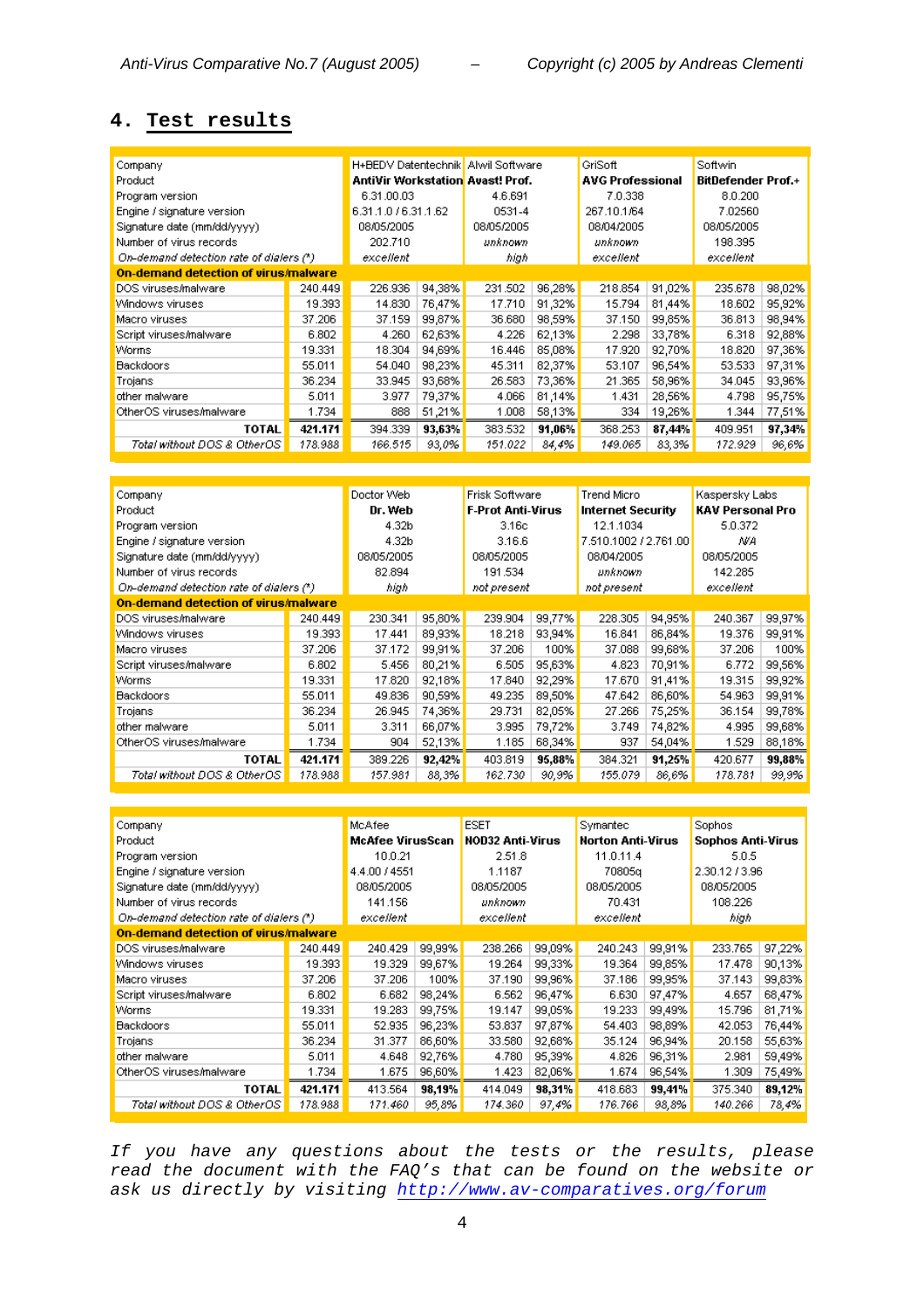# **5. Summary results**

| <u>(a)</u>       | Results over Windows viruses, Macros, Worms & Scripts detection: |        |           |  |  |
|------------------|------------------------------------------------------------------|--------|-----------|--|--|
| 1.               | Kaspersky                                                        | 99.9%  |           |  |  |
| 2.               | McAfee                                                           | 99.7%  |           |  |  |
| 3.               | Symantec                                                         | 99.6%  |           |  |  |
| 4.               | NOD32                                                            | 99.3%  |           |  |  |
| 5.               | BitDefender                                                      | 97.4%  |           |  |  |
| б.               | F-Prot                                                           | 96.4%  |           |  |  |
| 7.               | Dr.Web                                                           | 94.1%  |           |  |  |
| 8.               | TrendMicro                                                       | 92.4%  |           |  |  |
|                  |                                                                  |        |           |  |  |
| 9.               | Sophos, Avast                                                    | 90.7%  |           |  |  |
|                  | 10. H+BEDV                                                       | 90.1%  |           |  |  |
|                  | 11. AVG                                                          | 88.4%  |           |  |  |
| (b)              | Results over Backdoors, Trojans and other malware detection:     |        |           |  |  |
| $1$ .            | Kaspersky                                                        | 99.9%  |           |  |  |
| 2.               | Symantec                                                         | 98.0%  |           |  |  |
| 3.               | BitDefender                                                      | 96.0%  |           |  |  |
| 4.               | NOD32                                                            | 95.8%  |           |  |  |
| 5.               | H+BEDV                                                           | 95.5%  |           |  |  |
| б.               | McAfee                                                           | 92.4%  |           |  |  |
| $7$ .            | F-Prot                                                           | 86.2%  |           |  |  |
| 8.               | Dr.Web                                                           | 83.2%  |           |  |  |
| 9.               | TrendMicro                                                       | 81.7%  |           |  |  |
|                  | 10. Avast, AVG                                                   | 78.9%  |           |  |  |
|                  |                                                                  | 67.7%  |           |  |  |
|                  | 11. Sophos                                                       |        |           |  |  |
| (c)              | Total detection rates without 'DOS' and 'OtherOS malware':       |        |           |  |  |
| $1$ .            | Kaspersky                                                        | 99.9%  |           |  |  |
| 2.               | Symantec                                                         | 98.8%  |           |  |  |
| 3.               | NOD32                                                            | 97.4%  |           |  |  |
| 4.               | BitDefender                                                      | 96.6%  |           |  |  |
| 5.               | McAfee                                                           | 95.8%  |           |  |  |
| б.               | $H+BEDV$                                                         | 93.0%  |           |  |  |
| 7.               | F-Prot                                                           | 90.9%  |           |  |  |
| 8.               | Dr.Web                                                           | 88.3%  |           |  |  |
| 9.               | TrendMicro                                                       | 86.6%  |           |  |  |
|                  | 10. Avast                                                        | 84.4%  |           |  |  |
| 11.              | AVG                                                              | 83.3%  |           |  |  |
|                  | 12. Sophos                                                       | 78.4%  |           |  |  |
|                  |                                                                  |        |           |  |  |
| (d)              | Total detection rates (including DOS and OtherOS):               |        |           |  |  |
| $\overline{1}$ . | Kaspersky                                                        | 99.88% | ADVANCED+ |  |  |
| 2.               | Symantec                                                         | 99.41% | ADVANCED+ |  |  |
| $3$ .            | NOD32                                                            | 98.31% | ADVANCED+ |  |  |
| 4.               | McAfee                                                           | 98.19% | ADVANCED+ |  |  |
| 5.               | BitDefender                                                      | 97.34% | ADVANCED+ |  |  |
| б.               | F-Prot                                                           | 95.88% | ADVANCED  |  |  |
| 7.               | H+BEDV                                                           | 93.63% | ADVANCED  |  |  |
| 8.               | Dr.Web                                                           | 92.42% | STANDARD  |  |  |
| 9.               | TrendMicro                                                       | 91.25% | STANDARD  |  |  |
|                  | 10. Avast                                                        | 91.06% | STANDARD  |  |  |
| 11.              | Sophos                                                           | 89.12% | STANDARD  |  |  |
|                  | 12. AVG                                                          | 87.44% | STANDARD  |  |  |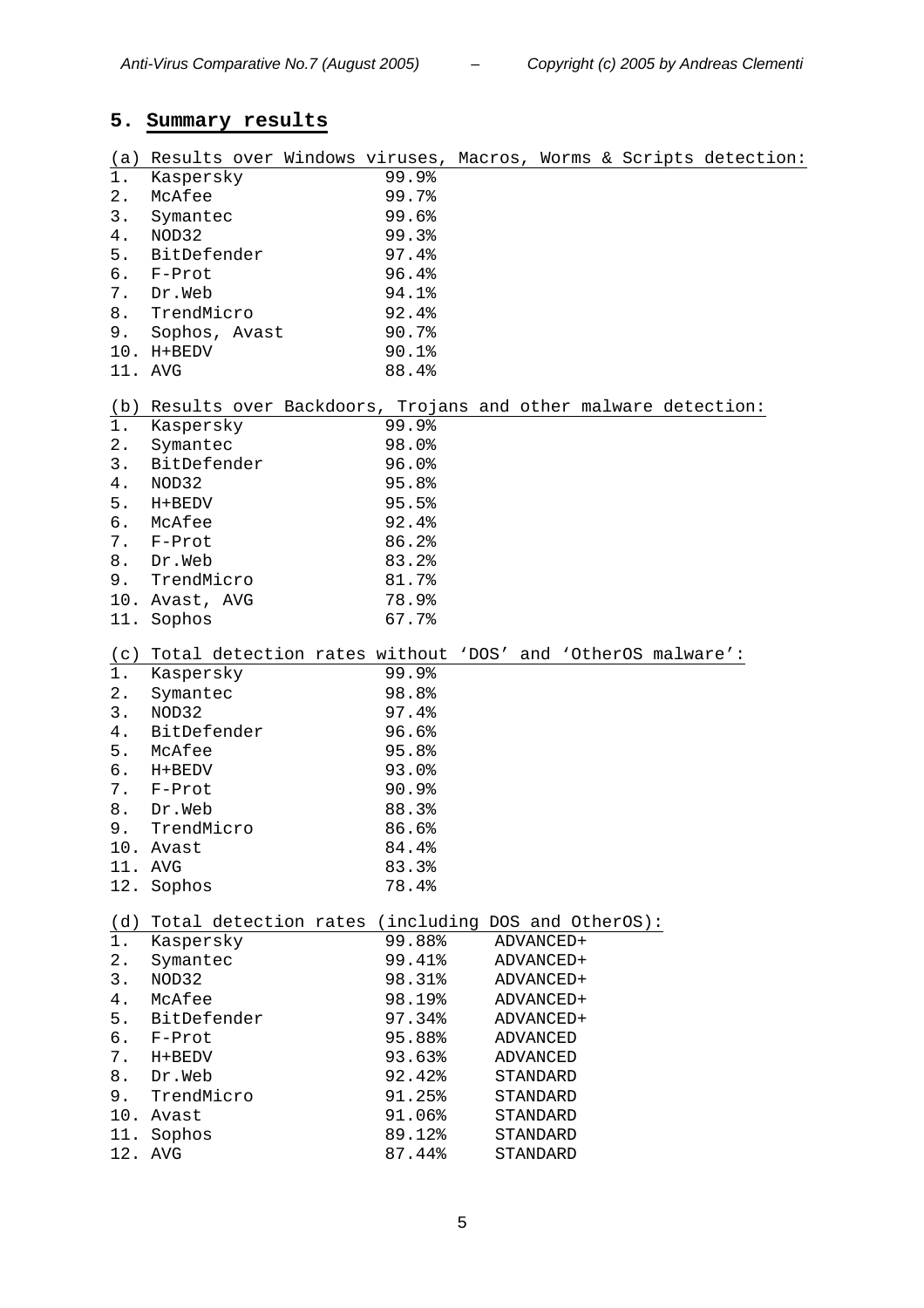We provide a 3-level-ranking-system (STANDARD, ADVANCED and ADVANCED+). All the overviews can be found on our website. Products belonging to a category can be considered to be as good as the other products in the same category regarding the on-demand detection rate. All products in the ADVANCED+ category offer very high level of on-demand detection. Selection of a product from this category should not be based on detection score alone. The quality of support, easy of use and system resource use should be considered when selecting a product. Products in the ADVANCED category offer a high level of detection, but less than those in the ADVANCED+. These products are suitable for many users. In our opinion, products in the STANDARD category or below are suitable for use if they also are ICSA certified (www.icsalabs.com) or CheckMark Anti-Virus Level 1 certified (www.westcoastlabs.org/checkmarkcertification.asp), or frequently achieve Virus Bulletin 100% awards (www.virusbtn.com/vb100/archives/products.xml - *requires free registration*).

#### **6. Non-detected samples in the test-bed of August 2005**

About 68% of the test-set is detected by all 12 scanners. The nondetected samples consist as follow:



This figure shows how many samples were not detected by how many scanners in the used test-set. All samples were detected by at least one scanner. Examples: around 102 samples were not detected by 11 scanners; one (NOT a single scanner!) of the 12 scanners detected them. Around 68.101 samples were detected by 11 scanners and not by one scanner (NOT a single scanner!).